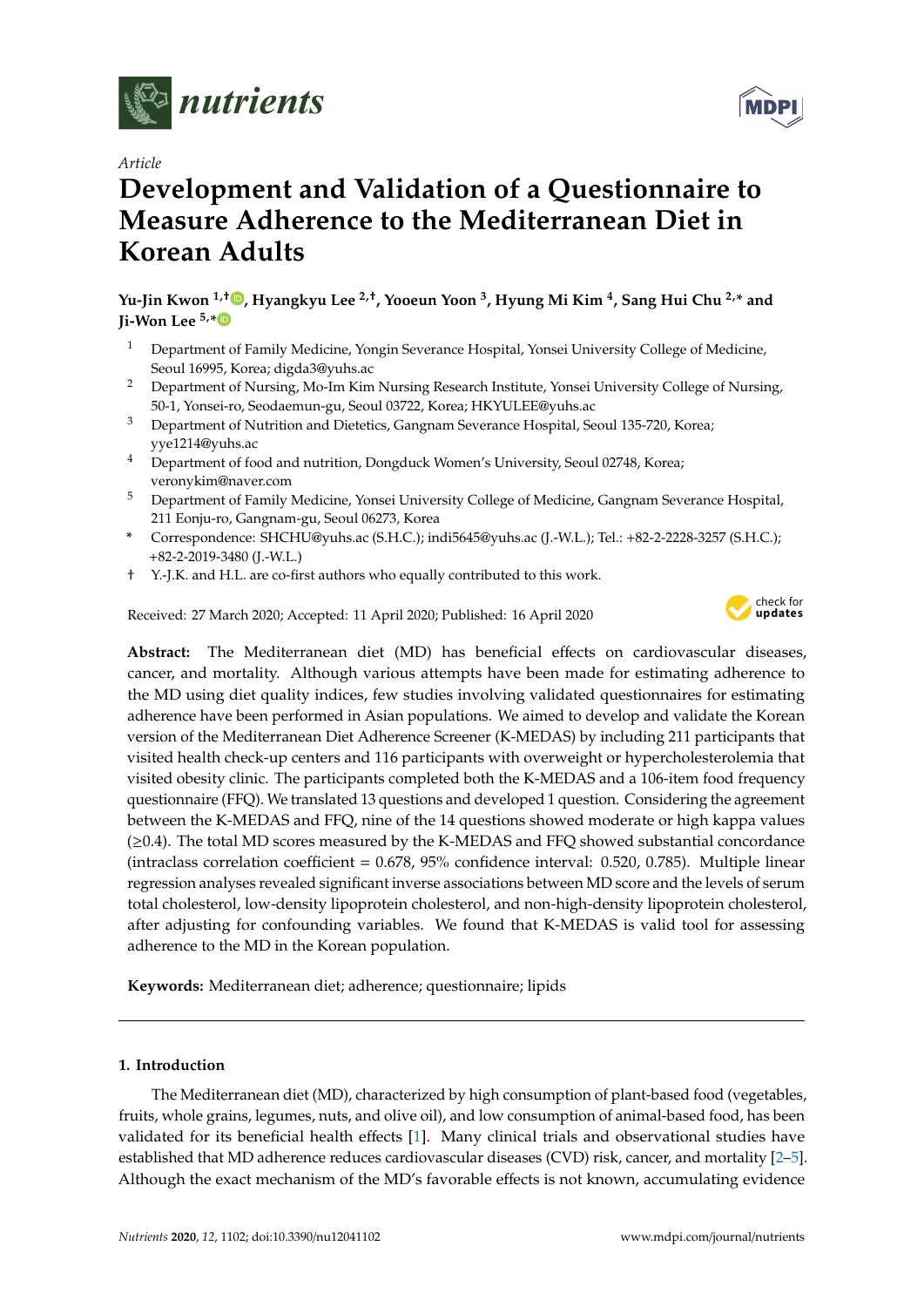indicates that its most important roles include a lipid-lowering effect, protection against inflammation and oxidative stress, modification of hormones and growth factors involved in the pathogenesis of cancer, and gut microbiota-mediated production of metabolites influencing metabolic health [\[6\]](#page-9-3).

Over the years, various attempts for estimating adherence to the MD have been made with the use of diet quality indices. The association of an 8-item Mediterranean dietary score developed by Trichopoulou et al. with several health outcomes, such as all-cause mortality, has been assessed [\[7\]](#page-9-4). The Spanish European Prospective Investigation into Cancer and Nutrition (EPIC) study revealed that the relative Mediterranean diet score (rMED), which consisted of nine items and a maximum score of 18, was associated with a reduced incidence of coronary heart disease (CHD) [\[8\]](#page-9-5). In 2011, the PREvención con DIeta MEDiterránea (PREDIMED) study, which is the largest trial to investigate the effectiveness of the MD for primary prevention of CVD in high-risk participants, validated a 14-point Mediterranean Diet Adherence Screener (MEDAS). The MEDAS is a well-validated tool for assessing MD adherence in large population-based studies (intraclass correlation coefficient =  $0.51$ ) [\[9\]](#page-10-0).

Since eating habits differ across countries and races, it is difficult to apply the existing MEDAS to other populations. Verification of the questionnaire is needed for its use in other races and countries. Therefore, a German study developed and validated the German version of the MEDAS questionnaire [\[10\]](#page-10-1), and Papadaki et al. assessed the accuracy and reliability of the English version of the MEDAS in a total of 96 adults with high CVD risk in the United Kingdom (UK) [\[11\]](#page-10-2). However, few studies have been conducted using validated questionnaires for estimating adherence to the MD in Asian populations [\[12](#page-10-3)[,13\]](#page-10-4).

The traditional Korean diet pattern is characterized by high consumption of whole grain rice, low consumption of animal fat, and high consumption of vegetables [\[14\]](#page-10-5), and several components of the Korean diet are similar to those of the MD (e.g., high consumption of plant food (fruits, vegetables, beans, and seeds) and low intake of red and processed meat). Due to the nature of a traditional Korean diet, the prevalence of obesity is relatively lower in South Korea than that in Western countries [\[15\]](#page-10-6). However, with rapid economic growth and the introduction of Western culture, the prevalence rate of hypercholesterolemia in adults aged above 30 years in South Korea has risen consistently up to 20%, and the prevalence rate of dyslipidemia has increased to 40.5% [\[16\]](#page-10-7). These trends have led to an increase in obesity and CVD.

Therefore, we aimed to develop the Korean version of MEDAS (K-MEDAS) modifying the original MEDAS to easily apply to Korean population and validate the K-MEDAS in the general population and a high-risk obese or dyslipidemia population.

### **2. Materials and Methods**

#### *2.1. Study Population*

From July 2019 to December 2019, we recruited a total of 211 participants that visited the Severance check-up center for health check-ups and volunteered to be part of the study. The validation study included 211 (95 men and 116 women) participants that completed both dietary questionnaires (the Korean version of MEDAS (K-MEDAS) and the food frequency questionnaire (FFQ) developed by the Korean Genome and Epidemiology Study). To find the associations between K-MEDAS and lipid profiles, 116 participants with overweight (body mass index  $\geq$ 27 kg/m<sup>2</sup>) with at least one weight-related complication (e.g., diabetes, prediabetes, hypertension, dyslipidemia, or metabolic syndrome) [\[17\]](#page-10-8) or hypercholesterolemia (total cholesterol ≥200 mg/dl) that visited the obesity clinic in Yongin Severance hospital were included in the study from July 2019 to November 2019. We classified these participants into the high-risk obesity or dyslipidemia group. This high-risk obesity or dyslipidemia group only completed the K-MEDAS. All participants provided informed consent and this study was approved by the Institutional Review Boards of Gangnam Severance Hospital (IRB No, 3-2019-0139) and Yongin Severance Hospital (IRB No, 9-2019-0005). This study was performed in compliance with the Declaration of Helsinki.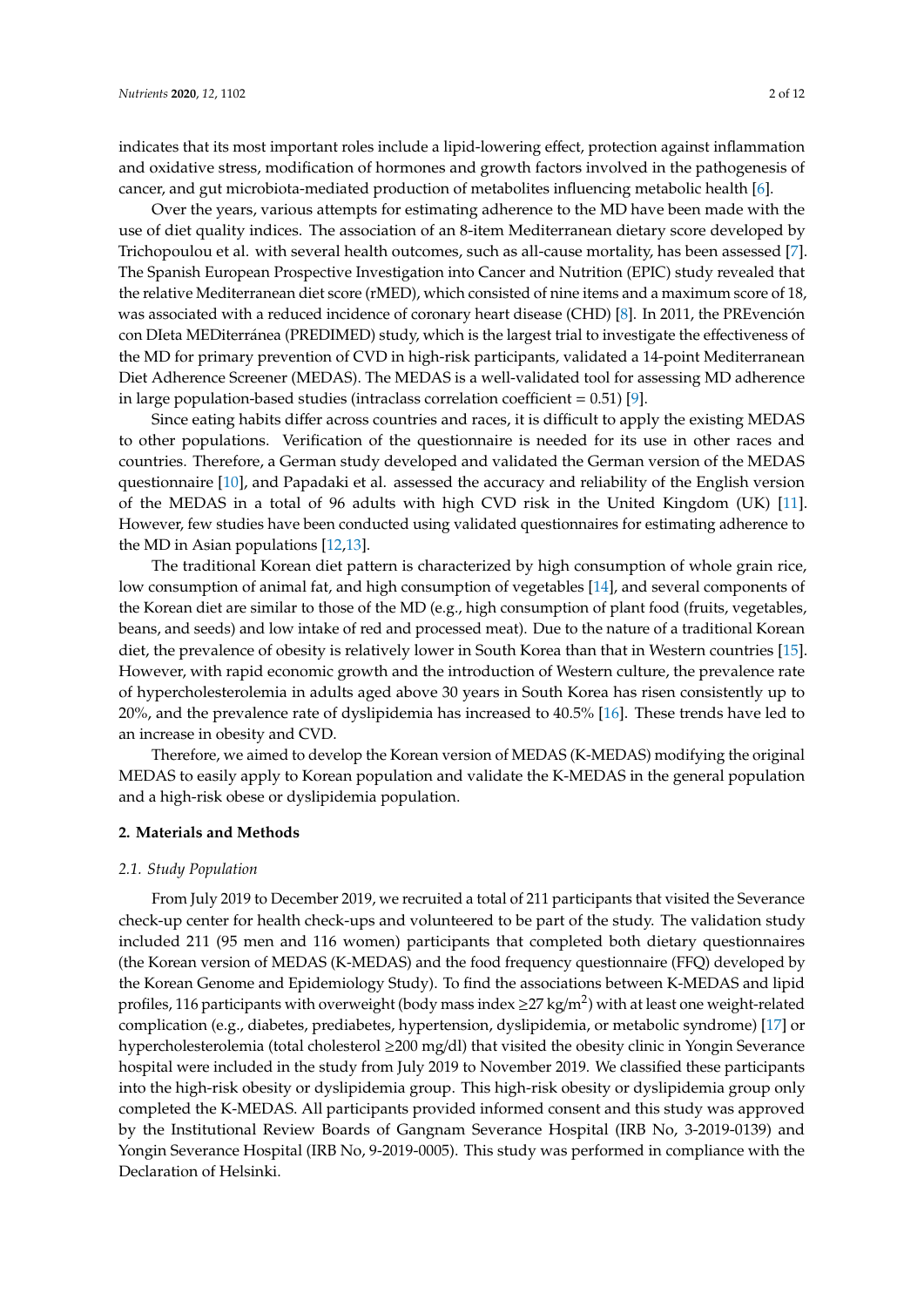#### *2.2. Development of the Korean Version of the Mediterranean Diet Adherence Screener*

The study group developed a 14-point score of adherence to the MD [\(www.predimed.es\)](www.predimed.es) [\[9,](#page-10-0)[18\]](#page-10-9). We received permission from the authors for the use of the 14-item MEDAS via e-mail. The MEDAS was translated into Korean and reviewed by two physicians and two nutritionists. We translated 13 questions into Korean and developed 1 question. One question ("How many times per week do you consume boiled vegetables, pasta, rice, or other dishes with a sauce containing tomato, garlic, onion, or leeks sautéed in olive oil?") was difficult to apply to a Korean population. Therefore, we developed the following question based on the opinion of experts group including dietician and physician: "How many times do you consume whole grains (multi-grain rice, rye bread, etc.) per week?". It was reviewed by two independent Korean translators. It was then translated back to English by two native speakers, who were not part of the study. An expert committee including physicians, nutritionists, and a methodologist agreed to produce a piloted version of the translated questionnaire. Cognitive interviews were conducted with a small sample (20 adults) to examine whether the respondents' interpretations were consistent with the intended meanings. This process was repeated thrice before finalizing the final translated version of the questionnaire. Fourteen experts evaluated content validity. Following this, the final version of the adapted questionnaire was read and approved by the study team.

#### *2.3. Lifestyles and Dietary Assessment*

Questions on lifestyle were asked using a self-reported questionnaire. Smoking status was classified as non-smoker, ex-smoker, and current smoker. Alcohol consumption was defined as current alcohol consumption. Physical activity was assessed using an International Physical Activity Questionnaire and measured as metabolic equivalent of task (MET) [\[19](#page-10-10)[,20\]](#page-10-11). The K-MEDAS consisted of 14 questions. Each question was scored 0 or 1. One point was given for using perilla oil or olive oil as the principal source of fat for cooking (question; Q1) and for preferring white meat over red meat (Q13). One point was given in the following cases: for  $Q2$ ,  $\geq$ 3 teaspoons of perilla oil or olive oil per day; for  $Q3$ ,  $\geq$ 2 servings of vegetables per day (1 serving = 1 cup (about 200 mL)); for  $Q4$ ,  $\geq$ 1 pieces of fruit per day; for Q5, <1 serving of red meat or sausages per day (1 serving =  $100 \text{ g}$ ); for Q6, <1 serving of butter, margarine, or cream per day (1 serving = 1 teaspoon); for Q7, <1 serving of sugar-sweetened beverages per day (1 serving = 1 cup (100 mL)); for Q8,  $\geq$ 7 servings of wine per week (1 serving = 1 glass (100 mL)); for  $Q9$ ,  $\geq$ 3 servings of beans or tofu per week (1serving = 150g of tofu); for  $Q10$ , ≥3 servings of fish or seafood per week (1serving =150g); for Q11, <3 times of sweets, bread (except whole wheat bread), cakes, and cookies per week; for Q12,  $\geq$ 3 times of nuts per week; and for Q14,  $\geq$ 3 times of whole grain per week. If the criterion was not met, 0 point was allotted; therefore, the sum of the K-MEDAS score ranged from 0 to 14 points.

All 211 participants were asked to complete a 106-item FFQ previously developed by the Korean Genome and Epidemiology Study (KoGES) [\[21\]](#page-10-12). The FFQ used in the KoGES presented a list of foods that Koreans frequently consume and investigated the frequency and quantity of consumption over the past year. Foods were grouped to obtain a corresponding score to the K-MEDAS. All participants were asked to complete the 3-day 24-h dietary recall survey through a web-based application. The nutrition intakes were calculated using a CAN-Pro 5.0 developed by Korean Nutrition Society (http://[www.kns.or.kr\)](http://www.kns.or.kr). The averages of nutrition intakes of the three days were recorded. The proportion of carbohydrate and protein were calculated as carbohydrate intake  $(g) \times 4$  kcal/total energy intake (kcal/day), and protein intake (g)  $\times$  4 kcal/total energy intake (kcal/day). The proportion of fats (fat, saturated fat, monounsaturated fat, polyunsaturated fat, omega-3, omega-6) were calculated as each fat intake  $(g) \times 9$  kcal/total energy intake (kcal/day). The measurement units of vitamins were recorded based on the 9th revision Korean food composition table.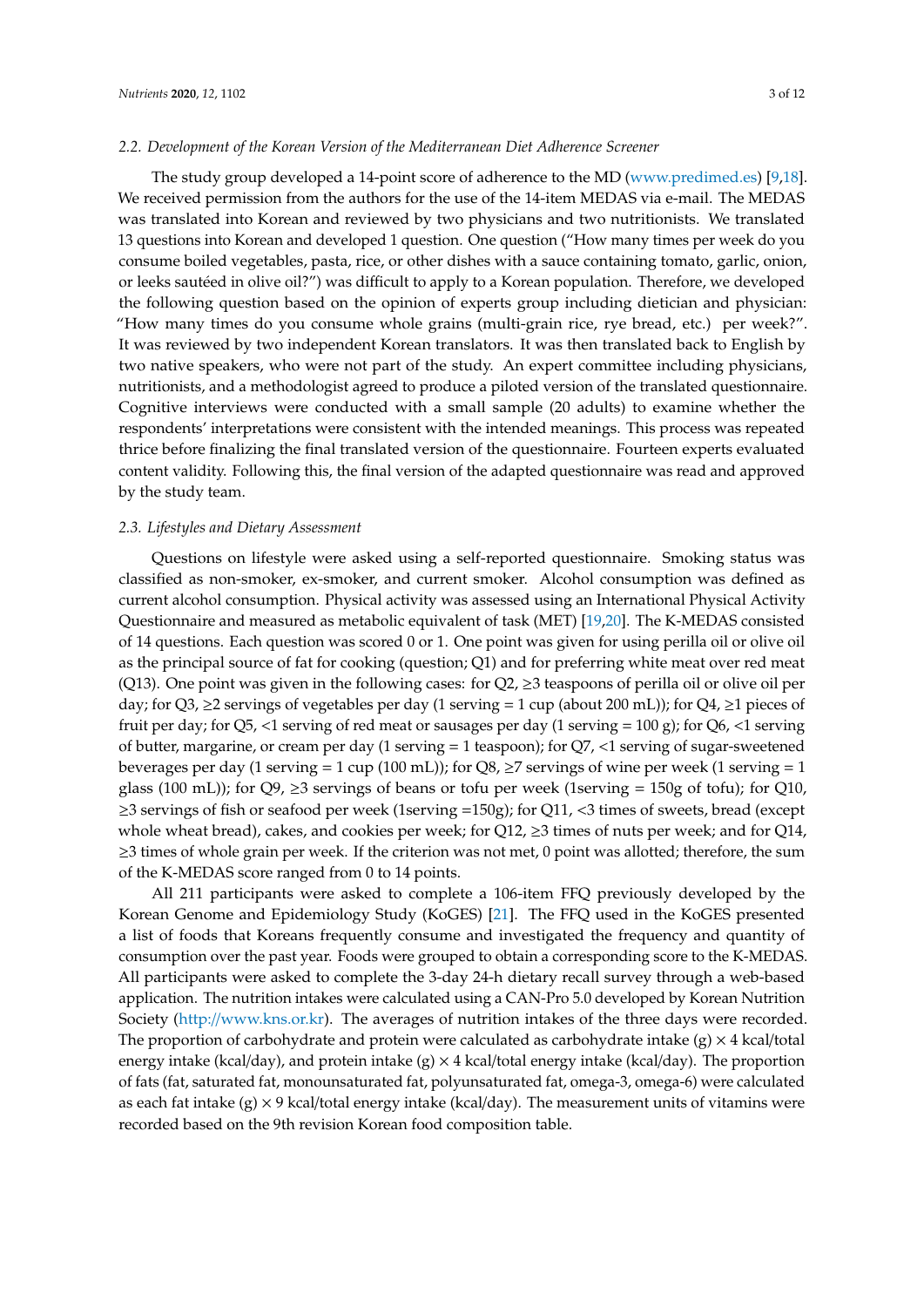## *2.4. Anthropometric and Laboratory Measurements*

Body mass index (BMI) was calculated based on weight in kilograms and height in meters. Adults with a BMI greater than or equal to 25 kg/m<sup>2</sup> were considered overweight and those with a BMI greater than or equal to 30 kg/m<sup>2</sup> were considered obese [\[17\]](#page-10-8). According to the American College of Cardiology (ACC) and the American Heart Association (AHA) guideline, adults with a BMI greater than or equal to 27 kg/m<sup>2</sup> with comorbidity and those with a BMI greater than or equal to 30 kg/m<sup>2</sup> were recommended a comprehensive lifestyle intervention and adjuvant therapies such as pharmacotherapy [\[17\]](#page-10-8). Waist circumference (WC) was measured at the level of the mid-point between the inferior margin of the last rib and the iliac crest using a constant tension tape while standing. Blood pressure was checked twice in the sitting position after 5 min of rest. Blood samples were obtained after overnight fasting. Fasting serum glucose, total cholesterol (TC), triglyceride (TG), high-density lipoprotein cholesterol (HDL-C), and low-density lipoprotein cholesterol (LDL-C) levels were measured with the ADVIA 1800 Clinical Chemistry System (Siemens Healthcare Diagnostic, Inc, Tarrytown, NY, USA). Non-HDL-C levels were calculated by deducting the HDL-C level from the TC level.

## *2.5. Statistical Analysis*

Data are presented as mean  $\pm$  standard deviations (SD) or number (%). We identified the FFQ items corresponding to the K-MEDAS. As binary scores were ascribed to each K-MEDAS question, absolute agreement was investigated using a Cohen's kappa coefficient (κ). The intraclass correlation coefficient (ICC) was used to calculate absolute agreement between the total MD scores measured by the K-MEDAS and FFQ. The agreement between the total score from the K-MEDAS questionnaire and the equivalent FFQ questions was examined using a Bland–Altman analysis. The Bland–Altman analysis is a way to evaluate a bias between mean differences and to estimate an agreement interval, which includes 95% of the differences. We divided the MD score into tertiles (T); T1,  $\leq$ 5; T2, 6–7; and T3, ≥8. Clinical characteristics and nutritional status of study population according to MD score tertiles were compared using a one-way analysis of variance or chi-square test. Bonferroni correction was performed for multiple comparisons. Furthermore, we carried out multiple linear regression analysis to examine the association between MD score and lipid profiles after adjusting for age, sex, BMI, smoking, alcohol intake, and physical activity (in METs). We also performed multiple linear regression analysis to find the association between MD score and lipid profiles in the high-risk obesity or dyslipidemia group.

All *p*-values were based on two-sided tests, and *p*-values below 0.05 were regarded as statistically significant. We conducted all analyses using SPSS version 25.0 statistical software (SPSS version 23.0; IBM Corp., Armonk, NY, USA).

# **3. Results**

Table [1](#page-4-0) shows the clinical characteristics of study population according to MD score tertiles. This study included 116 women and 95 men. The mean  $\pm$  SD of age and MD score were 47.4  $\pm$  10.0 and  $6.2 \pm 2.2$ , respectively. Age and level of physical activity were significantly higher in the highest MD score tertile. Of the total population, 144 (68.2%) participants were normal weight, 55 (26.1%) were overweight, and 12 (5.7%) were obese. The status of BMI was not different across the MD score tertiles. Total energy intake was not significantly different among the MD score tertiles. The intake levels of fiber, omega-3 (ω-3), ω-6/ω-3, vitamin C, vitamin E, folic acid, and β-carotene were significantly higher according to increasing MD score tertiles. Regarding the proportion of polyunsaturated fatty acids (PUFA) intake, PUFA (%) was significantly higher in the highest tertile (T3) than in the lowest tertile (T1). The proportions of PUFA intake were not different between T1 and T2 and between T2 and T3. The clinical characteristics of the high-risk obesity or dyslipidemia group according to MD score tertiles are described in Table [A1.](#page-9-6)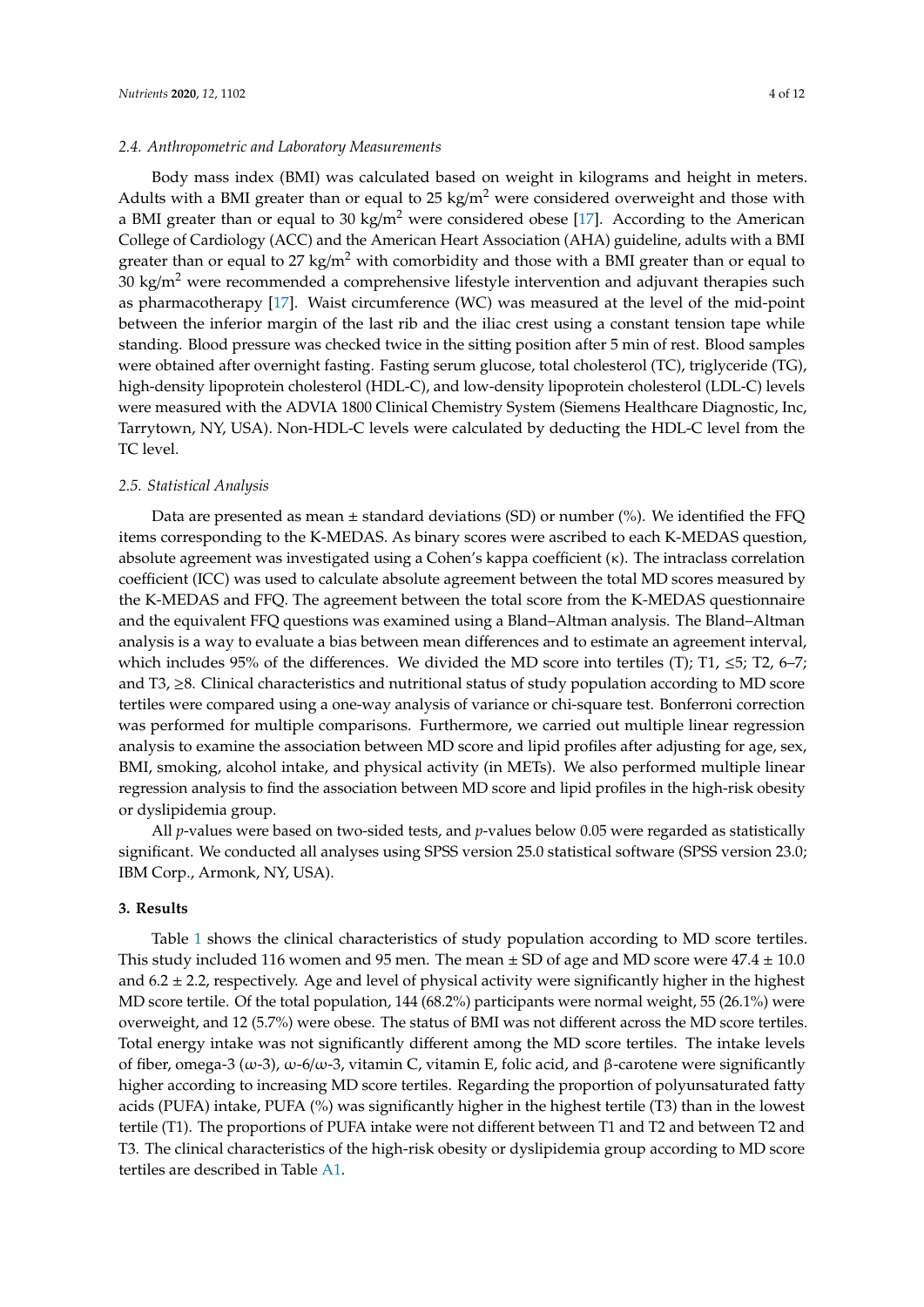| <b>MD</b> Scores                                | <b>Total</b>        | Tertile1 $( \leq 5)$             | Tertile2 (6-7)                   | Tertile3 $(≥8)$                  |
|-------------------------------------------------|---------------------|----------------------------------|----------------------------------|----------------------------------|
| $\boldsymbol{n}$                                | 211                 | 85                               | 63                               | 63                               |
| Age                                             | $47.4 \pm 10.0$     | $43.6 \pm 9.1$ <sup>a</sup>      | $47.6 \pm 10.0^{\circ}$          | $53.3 \pm 8.3$ °                 |
| Sex, female, $n$ (%)                            | 116(55.0)           | 41(48.2)                         | 32(27.6)                         | 43(68.3)                         |
| Body mass index, $\text{kg/m}^2$                | $23.6 \pm 3.7$      | $23.4 \pm 3.6$                   | $24.0 \pm 3.9$                   | $23.5 \pm 3.7$                   |
| Waist circumference, cm                         | $80.2 \pm 10.5$     | $80.1 \pm 10.9$                  | $82.1 \pm 10.3$                  | $78.6 \pm 10.0$                  |
| Systolic blood pressure, mmHg                   | $117.9 \pm 12.3$    | $116.9 \pm 12.7$                 | $118.0 \pm 12.2$                 | $119.2 \pm 12.1$                 |
| Diastolic blood pressure, mmHg                  | $73.5 \pm 10.0$     | $72.7 \pm 10.4$                  | $72.9 \pm 9.9$                   | $75.2 \pm 9.3$                   |
| Smoking, $n$ (%)                                | 66 (31.3)           | 15(32.9)                         | 21(33.3)                         | 17(27.0)                         |
| Alcohol intake, $n$ (%)                         | 114(54.0)           | 47(56.0)                         | 40(63.5)                         | 27(42.9)                         |
| Physical activity, MET                          | $1699.1 \pm 1604.3$ | $1435.8 \pm 1672.6$ <sup>a</sup> | $1624.1 \pm 1137.2$              | $2129.2 \pm 1829.1$ <sup>c</sup> |
| Glucose, mg/dl                                  | $97.5 \pm 17.3$     | $97.4 \pm 18.0$                  | $97.6 \pm 14.7$                  | $97.4 \pm 19.0$                  |
| Total cholesterol, mg/dl                        | $200.2 \pm 37.6$    | $207.9 \pm 32.2$                 | $195.2 \pm 38.6$                 | $194.8 \pm 38.6$                 |
| Triglyceride, mg/dl                             | $109.2 \pm 63.0$    | $110.1 \pm 58.9$                 | $115.1 \pm 70.6$                 | $101.9 \pm 60.4$                 |
| Low-density lipoprotein cholesterol, mg/dl      | $119.3 \pm 34.8$    | $126.4 \pm 37.4$                 | $112.6 \pm 35.0$                 | $108.4 \pm 36.5$                 |
| High-density lipoprotein cholesterol, mg/dl     | $58.7 \pm 13.9$     | $60.0 \pm 14.9$                  | $56.6 \pm 12.3$                  | $59.2 \pm 14.0$                  |
| Non-high-density lipoprotein cholesterol, mg/dl | $141.5 \pm 37.4$    | $147.9 \pm 36.4$                 | $138.7 \pm 38.6$                 | $135.7 \pm 36.6$                 |
| Total energy (kcal)                             | $1315.5 \pm 488.5$  | $1352.2 \pm 506.9$               | $1226.6 \pm 488.3$               | $1354.7 \pm 458.4$               |
| Carbohydrate, %                                 | $57.3 \pm 9.5$      | $56.3 \pm 7.2$                   | $57.4 \pm 13.7$                  | $58.6 \pm 6.7$                   |
| Fiber, g                                        | $10.4 \pm 6.1$      | $8.9 \pm 4.4^{\text{a}}$         | $9.2 \pm 5.4^{\circ}$            | $13.6 \pm 7.5$ <sup>c</sup>      |
| Protein, %                                      | $17.7 \pm 3.3$      | $17.5 \pm 3.4$                   | $17.5 \pm 3.0$                   | $17.7 \pm 3.4$                   |
| Fat, $%$                                        | $25.4 \pm 6.8$      | $25.8 \pm 6.6$                   | $25.7 \pm 7.5$                   | $24.4 \pm 6.2$                   |
| Saturated fat, %                                | $5.9 \pm 2.3$       | $6.3 \pm 2.4$                    | $5.9 \pm 2.1$                    | $5.5 \pm 2.2$                    |
| Monounsaturated fatty acid, %                   | $6.6 \pm 4.6$       | $6.4 \pm 2.1$                    | $6.5 \pm 2.2$                    | $6.6 \pm 4.6$                    |
| Polyunsaturated fatty acid, %                   | $5.4 \pm 1.9$       | $5.0 \pm 1.8$ <sup>a</sup>       | $5.3 \pm 2.1$ <sup>a,b</sup>     | $6.1 \pm 1.7^{\circ}$            |
| Omega-6, %                                      | $4.6 \pm 3.1$       | $4.8 \pm 1.6$                    | $5.0 \pm 5.2$                    | $4.8 \pm 1.3$                    |
| Omega-3, %                                      | $0.9 \pm 0.6$       | $0.7 \pm 0.4$ <sup>a</sup>       | $0.8 \pm 0.6^{b}$                | $1.2 \pm 0.8$ °                  |
| Omega-6/Omega-3                                 | $6.9 \pm 3.8$       | $7.4 \pm 3.2$ <sup>a</sup>       | $7.6 \pm 4.8^{\circ}$            | $5.5 \pm 2.9$ c                  |
| Vitamin C, mg                                   | $53.1 \pm 42.2$     | $48.5 \pm 46.3$ <sup>a</sup>     | $44.5 \pm 30.0^{\circ}$          | $67.7 \pm 43.5$ c                |
| Vitamin E, mg                                   | $9.2 \pm 4.7$       | $8.7 \pm 4.3$ <sup>a</sup>       | $8.4\pm4.3^{\text{ b}}$          | $10.8 \pm 5.0$ c                 |
| Folic acid, µg                                  | $164.7 \pm 114.4$   | $135.6 \pm 77.7$ <sup>a</sup>    | $147.3 \pm 118.6^{\mathrm{b}}$   | $221.3 \pm 131.7$ °              |
| $\beta$ -carotene, $\mu$ g                      | $2499.8 \pm 2035.0$ | $1883.0 \pm 1252.3$ <sup>a</sup> | $2104.0 \pm 1437.1$ <sup>b</sup> | 3727.7 $\pm$ 2761.1 °            |

<span id="page-4-0"></span>Table 1. Clinical characteristic of the study population according to the Mediterranean diet (MD) score tertile.

MD, Mediterranean diet; MET, metabolic equivalent of task; Data are presented as mean ± standard deviation (SD) or number (%). <sup>a,b,c</sup> Modes with different superscripts are significantly different ( $p < 0.05$ ). This result is Bonferroni corrected. *p*-values were calculated using a one-way analysis of variance for continuous variables or a chi-square test for categorical variables.

Table [2](#page-5-0) presents the Korean version of the MEDAS (back-translated into English) and the corresponding questions in the FFQ. Values for absolute agreement between the K-MEDAS and FFQ are also presented in Table [2.](#page-5-0) As questions regarding the frequency of use and amount of perilla oil or olive oil were not asked during the KoGES, we could not calculate the absolute agreement in terms of Question 2. Regarding Question 8 (wine consumption), none of the patients were assigned any points in either the K-MEDAS or FFQ. Based on previous literature [\[22\]](#page-10-13), Question 12 and 14 showed almost perfect strength of agreement (kappa = 0.876 and 0.851, respectively). Questions 1, 6, 9, and 11 showed substantial strength of agreement (kappa =0.676, 0.664, 0.613, and 0.707, respectively). Question 5 had the lowest kappa value (kappa = 0.194). The concordance between total MD scores measured by the K-MEDAS and FFQ was substantial (ICC =  $0.678$ ).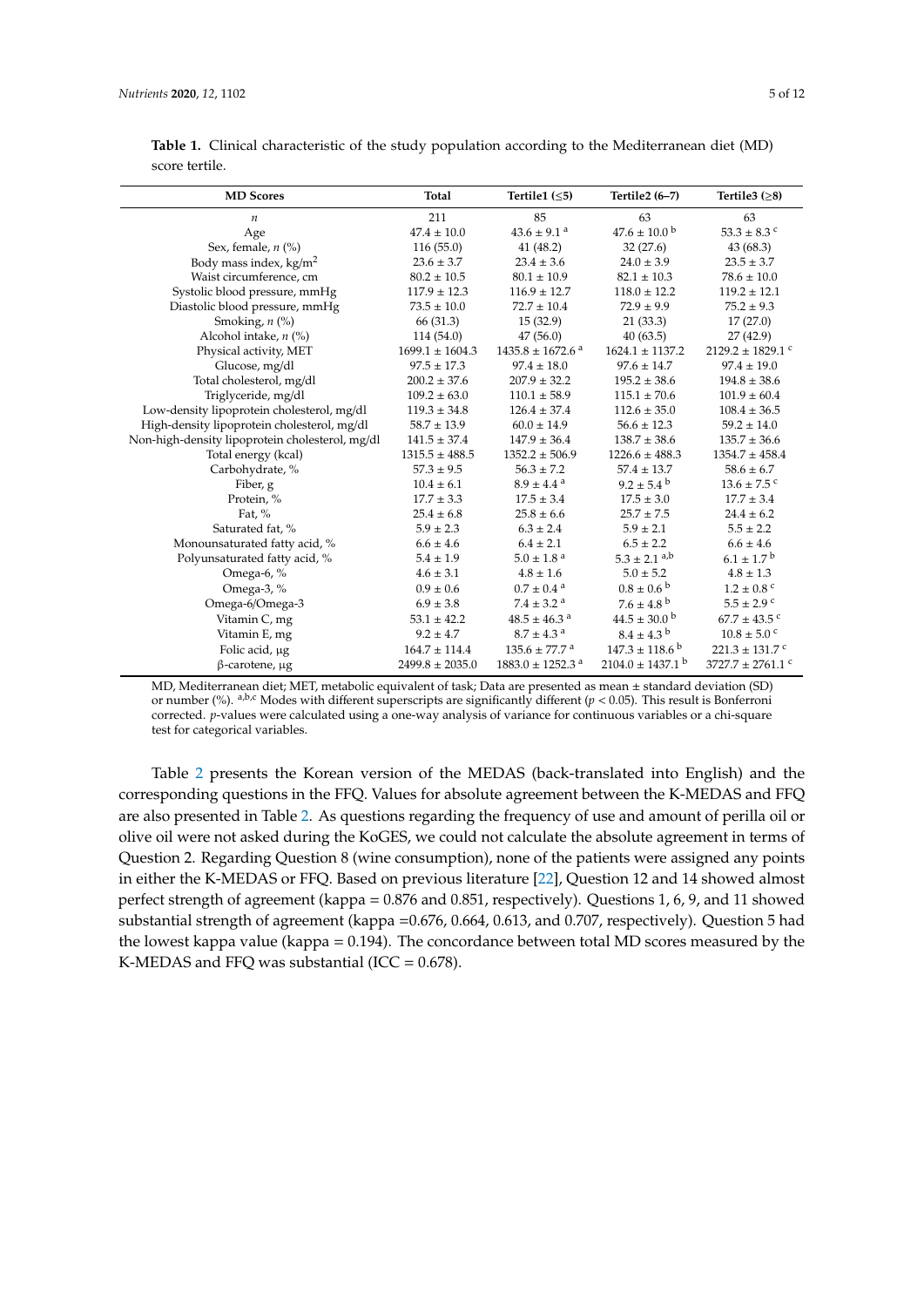| FFQ <sup>*</sup><br><b>K-MEDAS Questions</b>                                                                                                                              |                                                                                                                                       | Kappa                    | ICC                 |
|---------------------------------------------------------------------------------------------------------------------------------------------------------------------------|---------------------------------------------------------------------------------------------------------------------------------------|--------------------------|---------------------|
| Q1. Do you usually use perilla oil or olive oil when cooking?                                                                                                             | 1 point given based on use of perilla oil or olive oil<br>when cooking t                                                              | 0.676(0.517, 0.783)      | N/A                 |
| Q2. How much perilla oil or olive oil do you consume per day?                                                                                                             | n/a                                                                                                                                   |                          |                     |
| Q3. How many vegetables do you eat per day?                                                                                                                               | 1 point given based on FFQ calculation, if $\geq$ 3 portions<br>of vegetables per day                                                 | 0.426(0.143, 0.615)      | N/A                 |
| Q4. How many fruits do you eat per day?                                                                                                                                   | 1 point given based on FFQ calculation, if ≥2 portions<br>of fruits per day                                                           | 0.528(0.296, 0.684)      | N/A                 |
| Q5. How much of red meat (i.e., beef, pork, etc.) and processed<br>meat (ham, sausage, etc.) do you consume per day?                                                      | 1 point given based on FFQ calculation, if <2 portions<br>of red meat and processed meats per day                                     | $0.194 (-0.203, 0.460)$  | N/A                 |
| Q6. How much butter, margarine, and cream did you consume<br>per day?                                                                                                     | 1 point given based on FFQ calculation, if <1 portion<br>of butter and margarine per day                                              | $0.664$ (0.498, 0.775)   | N/A                 |
| Q7. How many drinks that contain sugar do you drink per day<br>(carbonated drinks, juices, processed drinks, etc.)?                                                       | 1 point given based on FFQ calculation, if <1 portion<br>of soft drinks per day                                                       | 0.595(0.395, 0.728)      | N/A                 |
| Q8. How much wine do you consume per week?                                                                                                                                | 1 point given based on FFQ calculation, if ≥7 cups of<br>wine per week                                                                | N/A                      | N/A                 |
| Q9. How much did you consume beans or tofu per week?                                                                                                                      | 1 point given based on FFQ calculation, if ≥3 portions<br>of beans and tofu per week                                                  | 0.613(0.422, 0.740)      | N/A                 |
| Q10. How much fish or seafood did you consume per week?                                                                                                                   | 1 point given based on FFQ calculation, if ≥3 portions<br>of fish and seafood per week                                                | $0.273 (-0.085, 0.513)$  | N/A                 |
| Q11. How many times do you consume sweets (chocolate,<br>candy, ice cream, snacks), breads (except whole wheat bread),<br>cakes, and cookies per week?                    | 1 point given based on FFQ calculation, if <2 times of<br>sweets, cakes, cookies, and breads per week                                 | 0.707(0.563, 0.804)      | N/A                 |
| Q12. How many times do you consume nut products per week?                                                                                                                 | 1 point given based on FFQ calculation, if $\geq$ 3 times of<br>nuts per week                                                         | 0.876(0.815, 0.917)      | N/A                 |
| Q13. Do you have a higher preference to consume white meat<br>(chicken breasts, etc.) rather than red meat (beef, pork, etc.)<br>and processed meat (ham, sausage, etc.)? | 1 point given based on FFQ calculation, if<br>consumption frequency of poultry and chicken ><br>those of red meat and processed meat. | 0.386(0.084, 0.589)      | N/A                 |
| Q14. How many times do you consume whole grains<br>(multi-grain rice, rye bread, etc.) per week?                                                                          | 1 point given based on FFQ calculation, if ≥3 times of<br>whole grains per week                                                       | $0.851$ $(0.777, 0.900)$ | N/A                 |
| Total scores                                                                                                                                                              |                                                                                                                                       | <b>NA</b>                | 0.678(0.520, 0.785) |

**Table 2.** Agreement of Korean MEDAS questions and transfer of food intake data from the FFQ.

<span id="page-5-0"></span>MEDAS, Mediterranean diet adherence score; K-MEDAS, Korean Mediterranean diet adherence score; FFQ, Food frequency questionnaire; ICC, intraclass correlation coefficient \* FFQ was developed by Korean Genome and Epidemiology Study. <sup>†</sup> This question was not included in FFQ; however, it was surveyed during the Korean Genome and Epidemiology Study (KoGES). \* Kappa values for Question 8 were not calculated as the score for Q8 was zero for all participants (K-MEDAS and FFQ).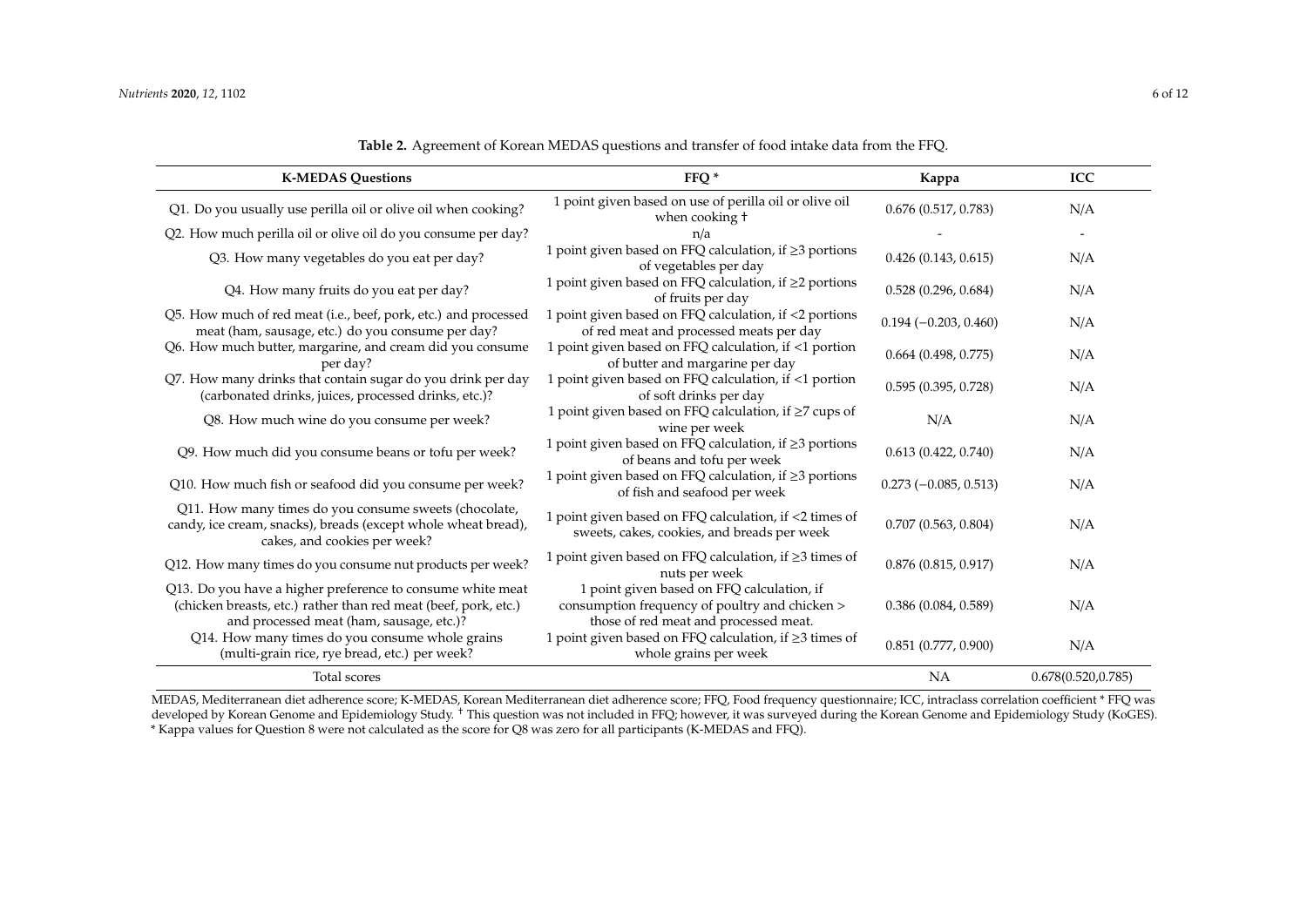<span id="page-6-0"></span>

The agreement between total MD scores was analyzed using a Bland-Altman plot (Figure [1\)](#page-6-0).

Diet Adherence Screener score and the food frequency questionnaire score. **Figure 1.** Bland–Altman plots showing the differences between the Korean version of the Mediterranean

(MD) score with levels of serum total cholesterol (TC), low-density lipoprotein cholesterol (LDL-C), and non-HDL-C after adjusting for age, sex, body mass index (BMI), smoking status, alcohol intake, and physical activity (Table [3\)](#page-6-1). Furthermore, a significant association between MD score and lipid profile was revealed in the high-risk obesity or dyslipidemia group. Multiple linear regression analyses revealed significant inverse associations of Mediterranean diet

<span id="page-6-1"></span>between the Mediterranean diet score and lipid profiles in the general population and high-risk group. **Table 3.** Multiple adjusted regression coefficients and 95% confidence intervalsof the association

| <b>General Population</b>  |          |           |          | <b>High Risk Group</b> |             |           |          |                 |
|----------------------------|----------|-----------|----------|------------------------|-------------|-----------|----------|-----------------|
| <b>Dependent Variables</b> | Beta     | 95% CI    |          | <i>v</i> -Value        | <b>Beta</b> | 95% CI    |          | <i>p</i> -Value |
| Total cholesterol          | $-4.838$ | $-0.7482$ | $-2.194$ | < 0.001                | $-5.640$    | $-10.224$ | $-1.055$ | 0.017           |
| LDL cholesterol            | $-2.558$ | $-5.584$  | $-0.723$ | 0.011                  | $-5.373$    | $-9.507$  | $-1.239$ | 0.012           |
| $Non-HDI-C$                | $-3.993$ | $-6.588$  | $-1.398$ | 0.003                  | $-6.470$    | $-10.915$ | $-2.026$ | 0.005           |
| Triglyceride               | $-3.417$ | $-7.591$  | 0.757    | 0.108                  | $-6.641$    | $-14.434$ | 1.152    | 0.094           |
| HDL-cholesterol            | $-0.845$ | $-1.701$  | 0.012    | 0.053                  | 0.830       | $-0.987$  | 2.648    | 0.365           |

CI, confidence interval; LDL, low-density lipoprotein; HDL, high-density lipoprotein. Adjusted for CI, confidence interval; LDL, low-density lipoprotein; HDL, high-density lipoprotein. Adjusted for age, sex, BMI, smoking, alcohol intake, physical activity (MET) in general population or physical activity (%) in the high-risk group.

#### **4. Discussion**

We developed and validated a 14 question Korean version of MEDAS adequately modified for Korean diet culture. The serving portions were also tailored to suit Koreans. Nine of the 14 questions showed moderate or high kappa values (≥0.4) between the K-MEDAS and FFQ. The level of absolute agreement between the total MD scores derived from the K-MEDAS and FFQ was moderate (0.678, 95% CI: 0.520, 0.785). These results are comparable to those of previous studies assessing the validation of the MEDAS in Spain, Germany, and the UK  $[9-11]$  $[9-11]$ . In addition, the total score of the K-MEDAS was inversely associated with levels of serum TC, LDL cholesterol, and non-HDL-cholesterol in both the general population and the high-risk obesity or dyslipidemia group.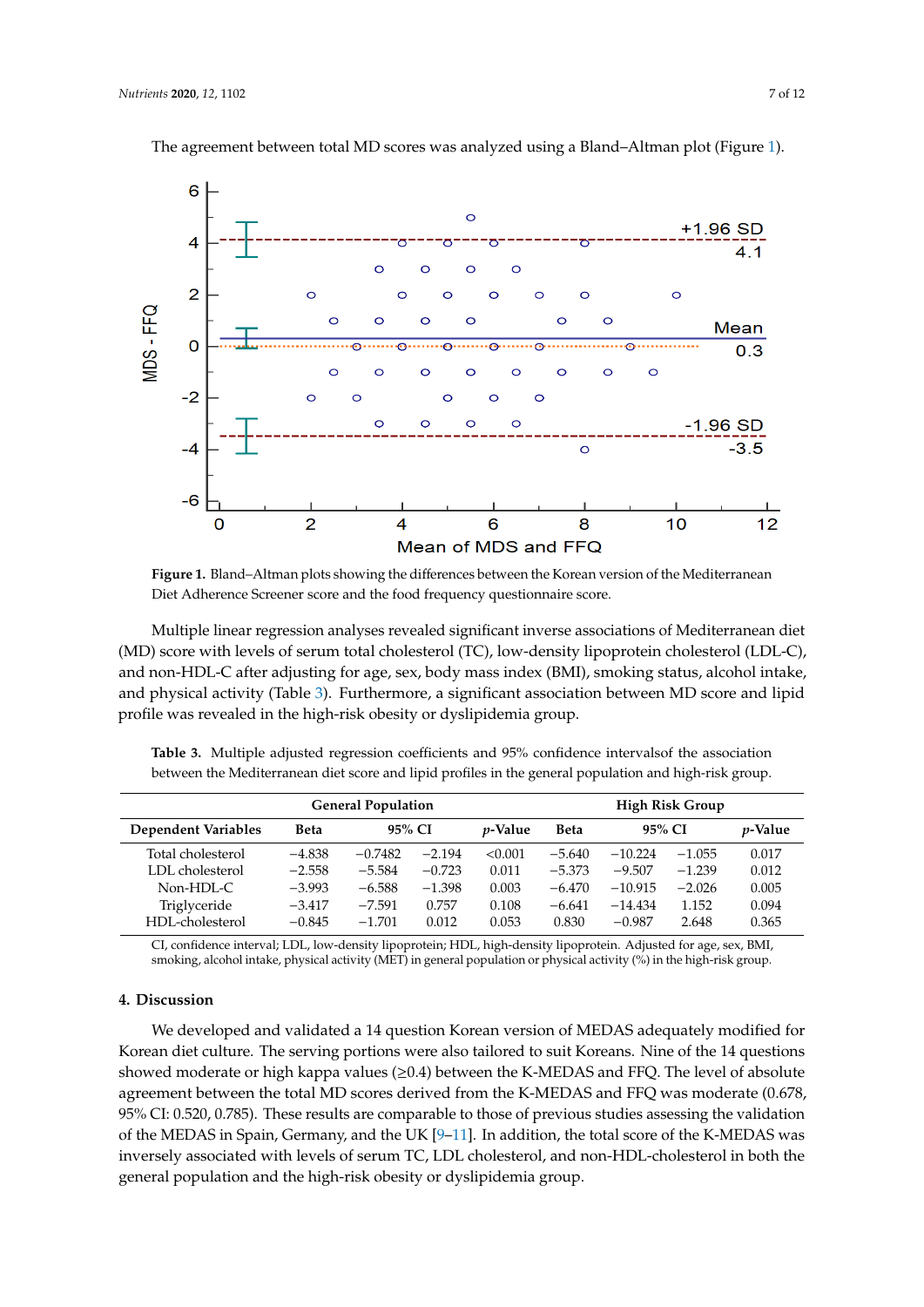A large amount of evidence indicates that the intake of specific types of nutrients and specific dietary patterns positively influence health and have protective effects against common non-communicable diseases [\[23\]](#page-10-14). The MD is the traditional dietary pattern in the Mediterranean region, and it is characterized by a high intake of vegetables, fruits, nuts, legumes, whole grains, and olive oil; moderate consumption of wine, fish, and poultry; and low intake of sweets and red meat [\[6\]](#page-9-3). A recent meta-analysis suggested that among all diets evaluated, the MD had the strongest and most consistent evidence of a beneficial effect on cardiometabolic risk factors [\[1\]](#page-9-0). Therefore, several countries have developed questionnaires for assessing adherence to the MD.

People from different cultural backgrounds, climates, and environments eat different foods and have different eating habits. Similar to the components of the MD, the traditional Korean diet is characterized by high consumption of grains, vegetables, legumes, and fish, and low consumption of red meat [\[14\]](#page-10-5). However, high consumption of white rice and low consumption of fat are the differences between a traditional Korean diet and the MD. No study has developed tools to measure MD adherence based on Korean cultural aspects. Therefore, we developed and validated the K-MEDAS.

We used a semi-quantitative FFQ, which was developed by Korea Centers for Disease Control and Prevention (KCDC) and was used during the KoGES [\[21\]](#page-10-12). The KoGES was a large prospective cohort study with government funding. The FFQ involves questions regarding 106 foods frequently consumed by Koreans to survey the frequency of average intake and intake over the past year. In addition, food intake habits, such as the type of oil used in cooking, were surveyed during the KoGES. However, as the oil intake was not measured in the FFQ, we could not calculate the absolute agreement for Question 2 in this study.

Another important feature of the K-MEDAS was the inclusion of questions regarding perilla oil intake, which is consumed in large amounts by Koreans. Olive oil contains high levels of monounsaturated fatty acids (MUFA), especially oleic acid, and other PUFAs; these polyphenols contribute to the reduction in CVD and cancer risks [\[24\]](#page-10-15). Traditionally, perilla oil is the main oil used for cooking in Asian countries, including Korea [\[25\]](#page-10-16). Perilla oil is a rich source of  $\omega$ 3 PUFAs, specifically alpha-linolenic acid (ALA), and also contains high amounts of  $\omega$ 6 and  $\omega$ 9 fatty acids [\[26\]](#page-10-17). Compared to other plant oils, perilla oil has predominant amounts of  $\omega$ 3 fatty acids; therefore, perilla oil is helpful in the prevention of CVD and other inflammatory diseases [\[26\]](#page-10-17). Hence, we included the use of perilla oil in Question 1 considering the Korean dietary pattern and the composition of fatty acids in perilla oil.

The MD includes a moderate consumption of red wine. Meanwhile, Koreans usually consume soju (made by distilling alcohol from fermented grains), beer, and rice wines (made by the fermentation of rice starch with yeast). The proportion of subjects drinking a glass of red wine daily was zero in this study. Therefore, we could not calculate the concordance of Question 8.

In the original MEDAS questionnaire, the last question pertained to Mediterranean sofrito (traditional sauce of tomatoes, garlic, onion, and olive oil) [\[9\]](#page-10-0). However, sofrito is seldom used in traditional Korean food. In contrast, the Korea population obtains about 65–70% of total energy from dietary carbohydrate, mainly rice [\[27,](#page-10-18)[28\]](#page-10-19). Our expert committee deleted the original Question 14 and developed a new question about the consumption of whole grain. It is well known that the type of carbohydrate consumed is important for preventing chronic diseases such as CVD and metabolic syndrome [\[29\]](#page-11-0). Whole grain intake has been known to be inversely associated with metabolic risk factors [\[30\]](#page-11-1). Therefore, our expert committee decided to include the frequency of whole grain intake in the K-MEDAS.

Dyslipidemia is one of the prominent risk factors of the progression of atherosclerosis, which is an underlying cause of CVD [\[16\]](#page-10-7). Emerging evidence revealed that the MD diet has a protective effect against dyslipidemia and CVD [\[4](#page-9-7)[,31–](#page-11-2)[33\]](#page-11-3). Although the precise mechanism between the MD and lipid metabolism has not yet been elucidated, many interrelated and overlapping components of the MD exert lipid-lowering effects. High consumption of MUFA and omega 3 PUFAs from olive oil, nuts, and fish oil reduce hepatic secretion of triglyceride-rich lipoproteins, LDL cholesterol, and LDL oxidative susceptibility [\[34,](#page-11-4)[35\]](#page-11-5). Additionally, substituting saturated fat and trans fatty acids with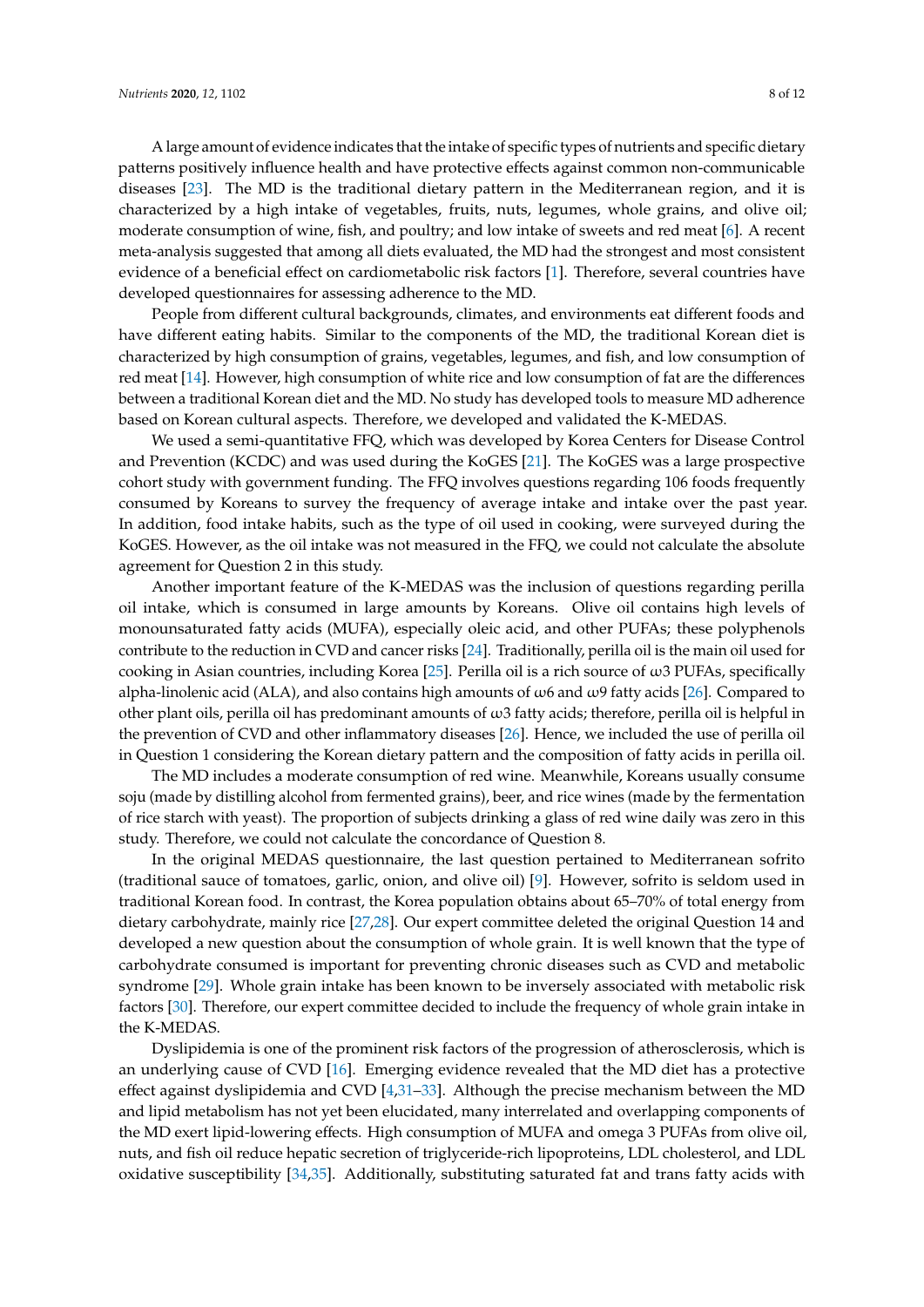unsaturated fat lowers the serum LDL cholesterol level [\[36\]](#page-11-6). Increased consumption of fiber from whole grains, legumes, vegetables, and fruits also leads to significant reductions in plasma LDL cholesterol levels [\[37\]](#page-11-7). Fibers prevent the reabsorption of bile acid in the ileum, therefore, serum cholesterol level are reduced [\[38\]](#page-11-8). Lastly, various phytochemicals, such as polyphenols, abundant in vegetables, fruits, and olive oil have anti-oxidant and anti-inflammatory effects that contribute to the prevention of CVD [\[33\]](#page-11-3). More large clinical studies are needed to determine whether adherence to the MD or a tailored MD could reduce the prevalence of dyslipidemia and CVD in the Korean population.

Our study has several limitations. First, the study sample was relatively small. Further studies involving a large, representative dataset are needed to validate the usefulness of K-MEDAS. Second, since we conducted this study on participants that visited the health check-up center, we could not administer the K-MEDAS for a second time. Hence, we could not conduct the test–retest for validation. Third, we could not obtain enough information about consumption of red wine. In further studies, additional consideration is needed to replace red wine and to validate the Question 8. Investigation about consumption of grapes, grape juice, cranberries, blueberries, and plums will also be helpful to validate the Question 8. Finally, the proportion of women in the high-risk group was high. As the study recruited people visiting a single obesity center, there could be selection bias. Therefore, further studies among other high-risk groups are necessary. Despite these weaknesses, our study has some strengths. To our knowledge, this is the first study to develop a questionnaire for adherence to the MD reflecting the Korean diet. Moreover, the agreements between the K-MEDAS and FFQ were reliable. We also found that associations between the MD score and lipid profiles in the general population and the high-risk obesity or dyslipidemia group.

## **5. Conclusions**

We developed the K-MEDAS as a valid tool for the assessment of adherence to the MD in a Korean population. Large population-based studies to determine the usefulness of K-MEDAS are needed. It could help health care workers to monitor dietary patterns of Korean population and to provide guideline for healthy diet pattern to participants.

**Author Contributions:** Conceptualization, methodology, software, validation, formal analysis, investigation, data curation, writing—original draft preparation, and writing—review and editing; Y.-J.K. and H.L., Conceptualization, methodology, investigation; Y.Y. and H.M.K., Conceptualization, methodology, software, validation, formal analysis, investigation, data curation, writing—original draft preparation, writing—review and editing, and supervision; S.H.C. Conceptualization, methodology, software, validation, formal analysis, investigation, data curation, writing—original draft preparation, writing—review and editing, and funding acquisition; J.-W.L. All authors have read and agreed to the published version of the manuscript.

**Funding:** This work was supported by the Bio and Medical Technology Development Program through the National Research Foundation of Korea funded by the Ministry of Science, ICT, and Future Planning (NRF-2018R1D1A1B07049223); the Technology Innovation Program (20002781, A Platform for Prediction and Management of Health Risk Based on Personal Big Data and Lifelogging) funded by the Ministry of Trade, Industry and Energy (MOTIE, Korea).

**Conflicts of Interest:** The authors declare no conflict of interest.

## **Appendix A**

Clinical characteristic of high-risk group according to the Mediterranean diet (MD) score tertile.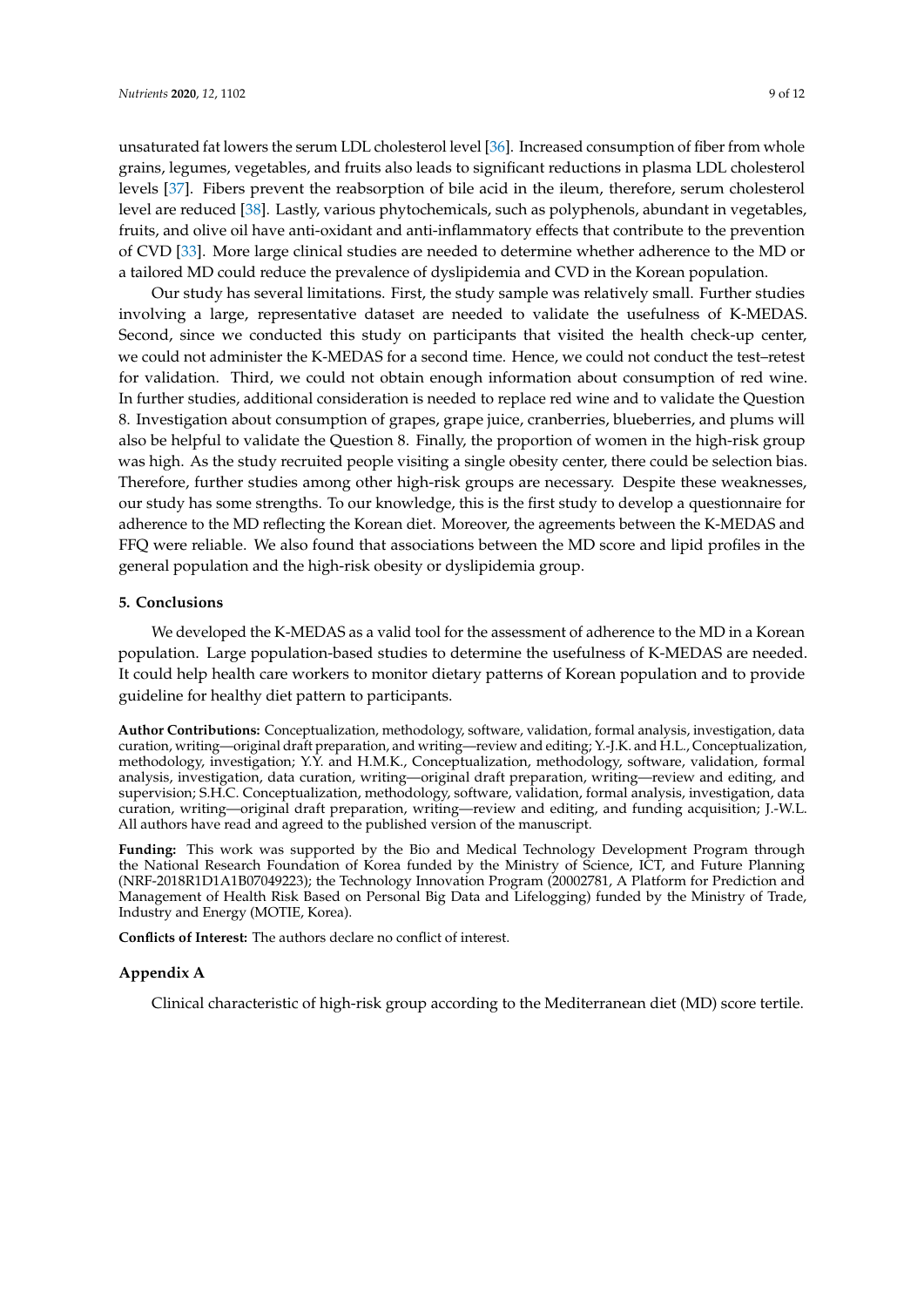<span id="page-9-6"></span>

| <b>MD</b> Scores                                | <b>Total</b>           | Tertile 1 $(\leq 4)$ | Tertile 2 (5–6)    | Tertile $3$ ( $\geq$ 7) |
|-------------------------------------------------|------------------------|----------------------|--------------------|-------------------------|
| $\boldsymbol{n}$                                | 116                    | 37                   | 45                 | 34                      |
| Age                                             | $53.0 \pm 10.4$        | $49.9 \pm 10.8$      | $54.1 \pm 8.1$     | $54.6 \pm 12.8$         |
| Sex, female, n (%)                              | 108(89.1)              | 32(86.4)             | 41(91.1)           | 31(91.2)                |
| Body mass index, $\text{kg/m}^2$                | $26.2 \pm 4.4$         | $27.1 \pm 5.3$       | $26.0 \pm 4.3$     | $25.5 \pm 3.7$          |
| Waist circumference, cm                         | $87.5 \pm 11.0$        | $88.6 \pm 11.7$      | $87.4 \pm 11.7$    | $86.1 \pm 9.6$          |
| Systolic blood pressure, mmHg                   | $117.0 \pm 14.6$       | $113.9 \pm 12.6$     | $119.8 \pm 16.9$   | $115.6 \pm 13.3$        |
| Diastolic blood pressure, mmHg                  | $73.9 \pm 10.0$        | $73.9 \pm 9.1$       | $74.3 \pm 11.0$    | $73.2 \pm 10.5$         |
| Smoking, n (%)                                  | 8(6.9)                 | 5(13.5)              | 2(4.9)             | $0(-)$                  |
| Alcohol intake, $n$ (%)                         | 48 (41.4)              | 18 (48.6)            | 32(71.1)           | 20(58.8)                |
| Physical activity, n (%)                        | 34(29.3)               | 7(18.9)              | 11(24.4)           | 17(44.1)                |
| Glucose, mg/dl                                  | $105.6 \pm 18.0$       | $107.8 \pm 23.0$     | $105.4 \pm 18.6$   | $103.5 \pm 10.7$        |
| Total cholesterol, mg/dl                        | $212.5 \pm 39.5$       | $214.1 \pm 37.5$     | $212.8 \pm 44.7$   | $207.3 \pm 35.1$        |
| Triglyceride, mg/dl                             | $132.3 \pm 62.1$       | $137.6 \pm 57.3$     | $132.0 \pm 64.4$   | $118.5 \pm 62.6$        |
| Low-density lipoprotein cholesterol, mg/dl      | $129.5 \pm 34.6$       | $131.7 \pm 33.3$     | $129.6 \pm 39.4$   | $124.9 \pm 29.5$        |
| High-density lipoprotein cholesterol, mg/dl     | $57.2 \pm 13.2$        | $56.5 \pm 13.2$      | $56.5 \pm 13.0$    | $59.2 \pm 13.9$         |
| Non-high-density lipoprotein cholesterol, mg/dl | $155.4 \pm 38.2$       | $157.6 \pm 37.8$     | $156.2 \pm 42.9$   | $148.1 \pm 32.5$        |
| Total energy (kcal)                             | $1545.2 \pm 584.6$     | $1596.7 \pm 702.3$   | $1544.0 \pm 616.0$ | $1458.8 \pm 420.7$      |
| Carbohydrate, %                                 | $57.6 \pm 13.0$        | $52.8 \pm 14.8$      | $60.5 \pm 11.3$    | $60.4 \pm 11.8$         |
| Fiber, g                                        | $20.1 \pm 9.6$         | $18.7 \pm 10.6$      | $20.1 \pm 8.0$     | $21.1 \pm 10.2$         |
| Protein, %                                      | $16.3 \pm 4.7$         | $16.9 \pm 5.7$       | $15.9 \pm 4.0$     | $15.9 \pm 4.9$          |
| Fat, $%$                                        | $25.0 \pm 9.7$         | $27.7 \pm 11.3$      | $23.2 \pm 8.3$     | $23.4 \pm 8.5$          |
| Saturated fat, %                                | $5.7 \pm 10.8$         | $5.2 \pm 4.9$        | $5.5 \pm 6.9$      | $3.8 \pm 3.0$           |
| Monounsaturated fatty acid, %                   | $6.9 \pm 7.4$          | $6.9 \pm 5.9$        | $7.7 \pm 9.5$      | $5.3 \pm 3.3$           |
| Polyunsaturated fatty acid, %                   | $4.7 \pm 3.9$          | $5.6 \pm 4.4$        | $4.6 \pm 3.8$      | $3.7 \pm 2.7$           |
| Omega-6, %                                      | $2.0 \pm 4.0$          | $1.9 \pm 2.5$        | $1.6 \pm 1.7$      | $1.6 \pm 1.7$           |
| Omega-3, %                                      | $0.9 \pm 1.8$          | $0.6 \pm 1.1$        | $0.4 \pm 0.8$      | $0.6 \pm 0.9$           |
| Omega-6/Omega-3                                 | $10.0 \pm 7.2$         | $9.0 \pm 6.6$        | $9.8 \pm 6.9$      | $11.1 \pm 8.1$          |
| Vitamin C, mg +                                 | $100.6 \pm 116.2$      | $0.06 \pm 0.08$      | $0.07 \pm 0.05$    | $0.08 \pm 0.07$         |
| Vitamin E, mg +                                 | $11.8 \pm 9.2$         | $0.008 \pm 0.005$    | $0.007 \pm 0.003$  | $0.006 \pm 0.003$       |
| Folic acid, µg +                                | $454.3 \pm 230.0$      | $0.28 \pm 0.15$      | $0.32 \pm 0.13$    | $0.32 \pm 0.14$         |
| $\beta$ -carotene, $\mu$ g †                    | 3390.1 $\pm$<br>3085.2 | $1.7 \pm 1.2$        | $2.5 \pm 2.4$      | $2.6 \pm 2.7$           |

|  | Table A1. Clinical characteristic of high-risk group according to the MD score tertile. |  |  |  |  |
|--|-----------------------------------------------------------------------------------------|--|--|--|--|
|--|-----------------------------------------------------------------------------------------|--|--|--|--|

† adjusted for total calorie intake.

## **References**

- <span id="page-9-0"></span>1. Magkos, F.; Tetens, I.; Bugel, S.G.; Felby, C.; Schacht, S.R.; Hill, J.O.; Ravussin, E.; Astrup, A. A Perspective on the Transition to Plant-Based Diets: A Diet Change May Attenuate Climate Change, but Can It Also Attenuate Obesity and Chronic Disease Risk? *Adv. Nutr.* **2020**, *11*, 1–9. [\[CrossRef\]](http://dx.doi.org/10.1093/advances/nmz090) [\[PubMed\]](http://www.ncbi.nlm.nih.gov/pubmed/31504086)
- <span id="page-9-1"></span>2. Sofi, F.; Abbate, R.; Gensini, G.F.; Casini, A. Accruing evidence on benefits of adherence to the Mediterranean diet on health: An updated systematic review and meta-analysis. *Am. J. Clin. Nutr.* **2010**, *92*, 1189–1196. [\[CrossRef\]](http://dx.doi.org/10.3945/ajcn.2010.29673) [\[PubMed\]](http://www.ncbi.nlm.nih.gov/pubmed/20810976)
- 3. Bellavia, A.; Tektonidis, T.G.; Orsini, N.; Wolk, A.; Larsson, S.C. Quantifying the benefits of Mediterranean diet in terms of survival. *Eur. J. Epidemiol.* **2016**, *31*, 527–530. [\[CrossRef\]](http://dx.doi.org/10.1007/s10654-016-0127-9) [\[PubMed\]](http://www.ncbi.nlm.nih.gov/pubmed/26848763)
- <span id="page-9-7"></span>4. Trichopoulou, A.; Costacou, T.; Bamia, C.; Trichopoulos, D. Adherence to a Mediterranean diet and survival in a Greek population. *N. Engl. J. Med.* **2003**, *348*, 2599–2608. [\[CrossRef\]](http://dx.doi.org/10.1056/NEJMoa025039) [\[PubMed\]](http://www.ncbi.nlm.nih.gov/pubmed/12826634)
- <span id="page-9-2"></span>5. Schwingshackl, L.; Schwedhelm, C.; Galbete, C.; Hoffmann, G. Adherence to Mediterranean Diet and Risk of Cancer: An Updated Systematic Review and Meta-Analysis. *Nutrients* **2017**, *9*, 1063. [\[CrossRef\]](http://dx.doi.org/10.3390/nu9101063)
- <span id="page-9-3"></span>6. Tosti, V.; Bertozzi, B.; Fontana, L. Health Benefits of the Mediterranean Diet: Metabolic and Molecular Mechanisms. *J. Gerontol. A Biol. Sci. Med. Sci.* **2018**, *73*, 318–326. [\[CrossRef\]](http://dx.doi.org/10.1093/gerona/glx227)
- <span id="page-9-4"></span>7. Trichopoulou, A.; Kouris-Blazos, A.; Wahlqvist, M.L.; Gnardellis, C.; Lagiou, P.; Polychronopoulos, E.; Vassilakou, T.; Lipworth, L.; Trichopoulos, D. Diet and overall survival in elderly people. *BMJ* **1995**, *311*, 1457–1460. [\[CrossRef\]](http://dx.doi.org/10.1136/bmj.311.7018.1457)
- <span id="page-9-5"></span>8. Buckland, G.; Gonzalez, C.A.; Agudo, A.; Vilardell, M.; Berenguer, A.; Amiano, P.; Ardanaz, E.; Arriola, L.; Barricarte, A.; Basterretxea, M.; et al. Adherence to the Mediterranean diet and risk of coronary heart disease in the Spanish EPIC Cohort Study. *Am. J. Epidemiol.* **2009**, *170*, 1518–1529. [\[CrossRef\]](http://dx.doi.org/10.1093/aje/kwp282)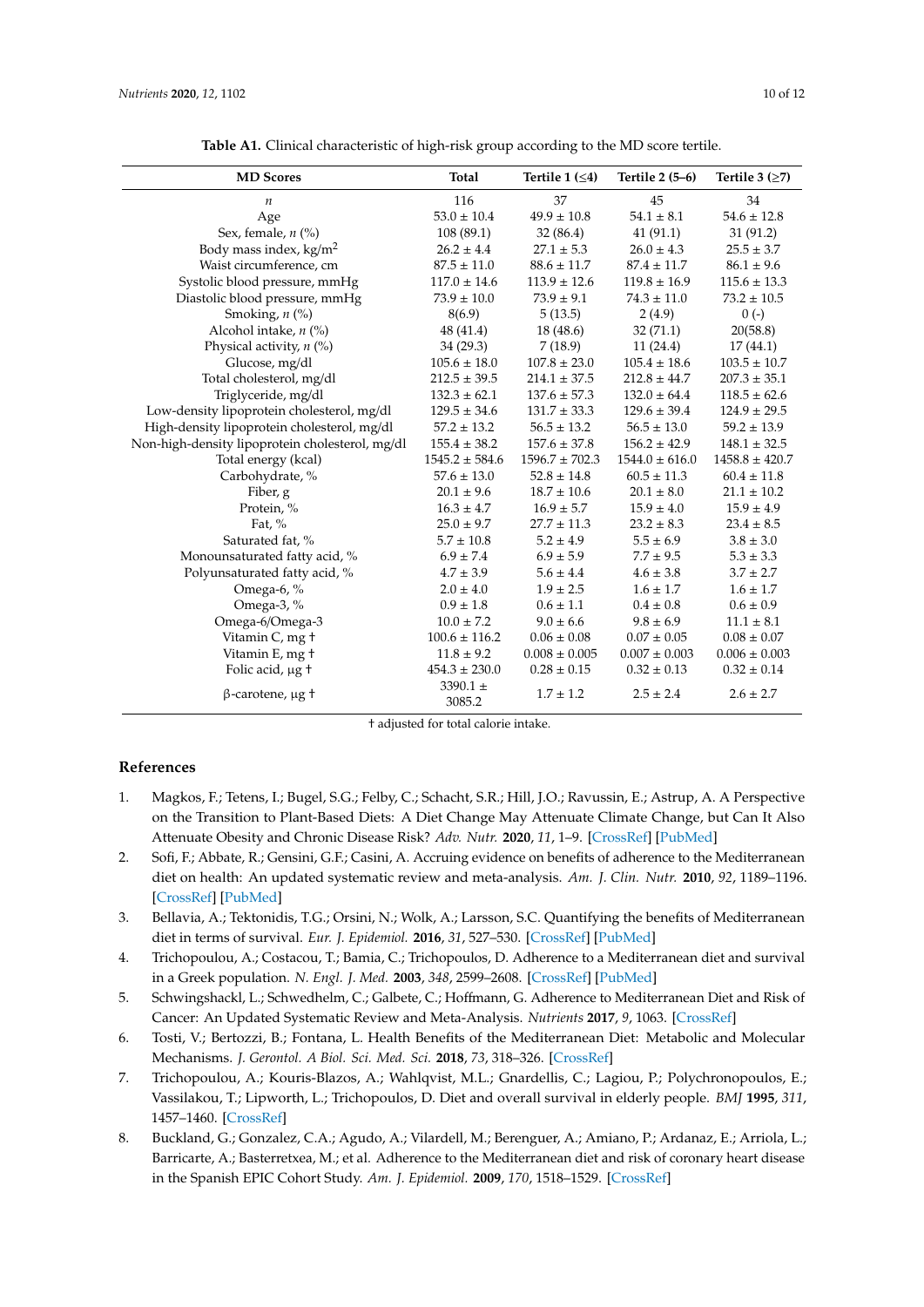- <span id="page-10-0"></span>9. Schroder, H.; Fito, M.; Estruch, R.; Martinez-Gonzalez, M.A.; Corella, D.; Salas-Salvado, J.; Lamuela-Raventos, R.; Ros, E.; Salaverria, I.; Fiol, M.; et al. A short screener is valid for assessing Mediterranean diet adherence among older Spanish men and women. *J. Nutr.* **2011**, *141*, 1140–1145. [\[CrossRef\]](http://dx.doi.org/10.3945/jn.110.135566)
- <span id="page-10-1"></span>10. Hebestreit, K.; Yahiaoui-Doktor, M.; Engel, C.; Vetter, W.; Siniatchkin, M.; Erickson, N.; Halle, M.; Kiechle, M.; Bischoff, S.C. Validation of the German version of the Mediterranean Diet Adherence Screener (MEDAS) questionnaire. *BMC Cancer* **2017**, *17*, 341. [\[CrossRef\]](http://dx.doi.org/10.1186/s12885-017-3337-y)
- <span id="page-10-2"></span>11. Papadaki, A.; Johnson, L.; Toumpakari, Z.; England, C.; Rai, M.; Toms, S.; Penfold, C.; Zazpe, I.; Martinez-Gonzalez, M.A.; Feder, G. Validation of the English Version of the 14-Item Mediterranean Diet Adherence Screener of the PREDIMED Study, in People at High Cardiovascular Risk in the UK. *Nutrients* **2018**, *10*, 138. [\[CrossRef\]](http://dx.doi.org/10.3390/nu10020138) [\[PubMed\]](http://www.ncbi.nlm.nih.gov/pubmed/29382082)
- <span id="page-10-3"></span>12. Kanauchi, M.; Kanauchi, K. Development of a Mediterranean diet score adapted to Japan and its relation to obesity risk. *Food Nutr. Res.* **2016**, *60*, 32172. [\[CrossRef\]](http://dx.doi.org/10.3402/fnr.v60.32172) [\[PubMed\]](http://www.ncbi.nlm.nih.gov/pubmed/27806831)
- <span id="page-10-4"></span>13. Kim, Y.; Je, Y. A modified Mediterranean diet score is inversely associated with metabolic syndrome in Korean adults. *Eur. J. Clin. Nutr.* **2018**, *72*, 1682–1689. [\[CrossRef\]](http://dx.doi.org/10.1038/s41430-018-0156-4) [\[PubMed\]](http://www.ncbi.nlm.nih.gov/pubmed/29563642)
- <span id="page-10-5"></span>14. Song, Y.; Joung, H. A traditional Korean dietary pattern and metabolic syndrome abnormalities. *Nutr. Metab. Cardiovasc. Dis.* **2012**, *22*, 456–462. [\[CrossRef\]](http://dx.doi.org/10.1016/j.numecd.2010.09.002) [\[PubMed\]](http://www.ncbi.nlm.nih.gov/pubmed/21215606)
- <span id="page-10-6"></span>15. Kim, S.; Moon, S.; Popkin, B.M. The nutrition transition in South Korea. *Am. J. Clin. Nutr.* **2000**, *71*, 44–53. [\[CrossRef\]](http://dx.doi.org/10.1093/ajcn/71.1.44) [\[PubMed\]](http://www.ncbi.nlm.nih.gov/pubmed/10617945)
- <span id="page-10-7"></span>16. Rhee, E.J.; Kim, H.C.; Kim, J.H.; Lee, E.Y.; Kim, B.J.; Kim, E.M.; Song, Y.; Lim, J.H.; Kim, H.J.; Choi, S.; et al. 2018 Guidelines for the management of dyslipidemia. *Korean J. Intern. Med.* **2019**, *34*, 723–771. [\[CrossRef\]](http://dx.doi.org/10.3904/kjim.2019.188) [\[PubMed\]](http://www.ncbi.nlm.nih.gov/pubmed/31272142)
- <span id="page-10-8"></span>17. Jensen, M.D.; Ryan, D.H.; Apovian, C.M.; Ard, J.D.; Comuzzie, A.G.; Donato, K.A.; Hu, F.B.; Hubbard, V.S.; Jakicic, J.M.; Kushner, R.F.; et al. 2013 AHA/ACC/TOS guideline for the management of overweight and obesity in adults: A report of the American College of Cardiology/American Heart Association Task Force on Practice Guidelines and The Obesity Society. *Circulation* **2014**, *129*, S102–S138. [\[CrossRef\]](http://dx.doi.org/10.1161/01.cir.0000437739.71477.ee)
- <span id="page-10-9"></span>18. Martinez-Gonzalez, M.A.; Corella, D.; Salas-Salvado, J.; Ros, E.; Covas, M.I.; Fiol, M.; Warnberg, J.; Aros, F.; Ruiz-Gutierrez, V.; Lamuela-Raventos, R.M.; et al. Cohort profile: Design and methods of the PREDIMED study. *Int. J. Epidemiol.* **2012**, *41*, 377–385. [\[CrossRef\]](http://dx.doi.org/10.1093/ije/dyq250)
- <span id="page-10-10"></span>19. Lee, P.H.; Macfarlane, D.J.; Lam, T.H.; Stewart, S.M. Validity of the International Physical Activity Questionnaire Short Form (IPAQ-SF): A systematic review. *Int. J. Behav. Nutr. Phys. Act.* **2011**, *8*, 115. [\[CrossRef\]](http://dx.doi.org/10.1186/1479-5868-8-115)
- <span id="page-10-11"></span>20. Oh, J.Y.; Yang, Y.J.; Kim, B.S.; Kang, J.H. Validity and Reliability of Korean Version of International Physical Activity Questionnaire (IPAQ) Short Form. *J. Korean Acad. Fam. Med.* **2007**, *28*, 532–541.
- <span id="page-10-12"></span>21. Kim, Y.; Han, B.G. Cohort Profile: The Korean Genome and Epidemiology Study (KoGES) Consortium. *Int. J. Epidemiol.* **2017**, *46*, e20. [\[CrossRef\]](http://dx.doi.org/10.1093/ije/dyv316) [\[PubMed\]](http://www.ncbi.nlm.nih.gov/pubmed/27085081)
- <span id="page-10-13"></span>22. Sim, J.; Wright, C.C. The kappa statistic in reliability studies: Use, interpretation, and sample size requirements. *Phys. Ther.* **2005**, *85*, 257–268. [\[CrossRef\]](http://dx.doi.org/10.1093/ptj/85.3.257) [\[PubMed\]](http://www.ncbi.nlm.nih.gov/pubmed/15733050)
- <span id="page-10-14"></span>23. Cena, H.; Calder, P.C. Defining a Healthy Diet: Evidence for The Role of Contemporary Dietary Patterns in Health and Disease. *Nutrients* **2020**, *12*, 334. [\[CrossRef\]](http://dx.doi.org/10.3390/nu12020334) [\[PubMed\]](http://www.ncbi.nlm.nih.gov/pubmed/32012681)
- <span id="page-10-15"></span>24. Gaforio, J.J.; Visioli, F.; Alarcon-de-la-Lastra, C.; Castaner, O.; Delgado-Rodriguez, M.; Fito, M.; Hernandez, A.F.; Huertas, J.R.; Martinez-Gonzalez, M.A.; Menendez, J.A.; et al. Virgin Olive Oil and Health: Summary of the III International Conference on Virgin Olive Oil and Health Consensus Report, JAEN (Spain) 2018. *Nutrients* **2019**, *11*, 2039. [\[CrossRef\]](http://dx.doi.org/10.3390/nu11092039)
- <span id="page-10-16"></span>25. Pettid, M.J. *Korean Cuisine: An Illustrated History*; Reaktion Books: London, UK, 2008.
- <span id="page-10-17"></span>26. Asif, M. Health effects of omega-3,6,9 fatty acids: Perilla frutescens is a good example of plant oils. *Orient. Pharm. Exp. Med.* **2011**, *11*, 51–59. [\[CrossRef\]](http://dx.doi.org/10.1007/s13596-011-0002-x)
- <span id="page-10-18"></span>27. Kim, H.N.; Song, S.W. Association between carbohydrate intake and body composition: The Korean National Health and Nutrition Examination Survey. *Nutrition* **2019**, *61*, 187–193. [\[CrossRef\]](http://dx.doi.org/10.1016/j.nut.2018.11.011)
- <span id="page-10-19"></span>28. Park, S.H.; Lee, K.S.; Park, H.Y. Dietary carbohydrate intake is associated with cardiovascular disease risk in Korean: Analysis of the third Korea National Health and Nutrition Examination Survey (KNHANES III). *Int. J. Cardiol.* **2010**, *139*, 234–240. [\[CrossRef\]](http://dx.doi.org/10.1016/j.ijcard.2008.10.011)